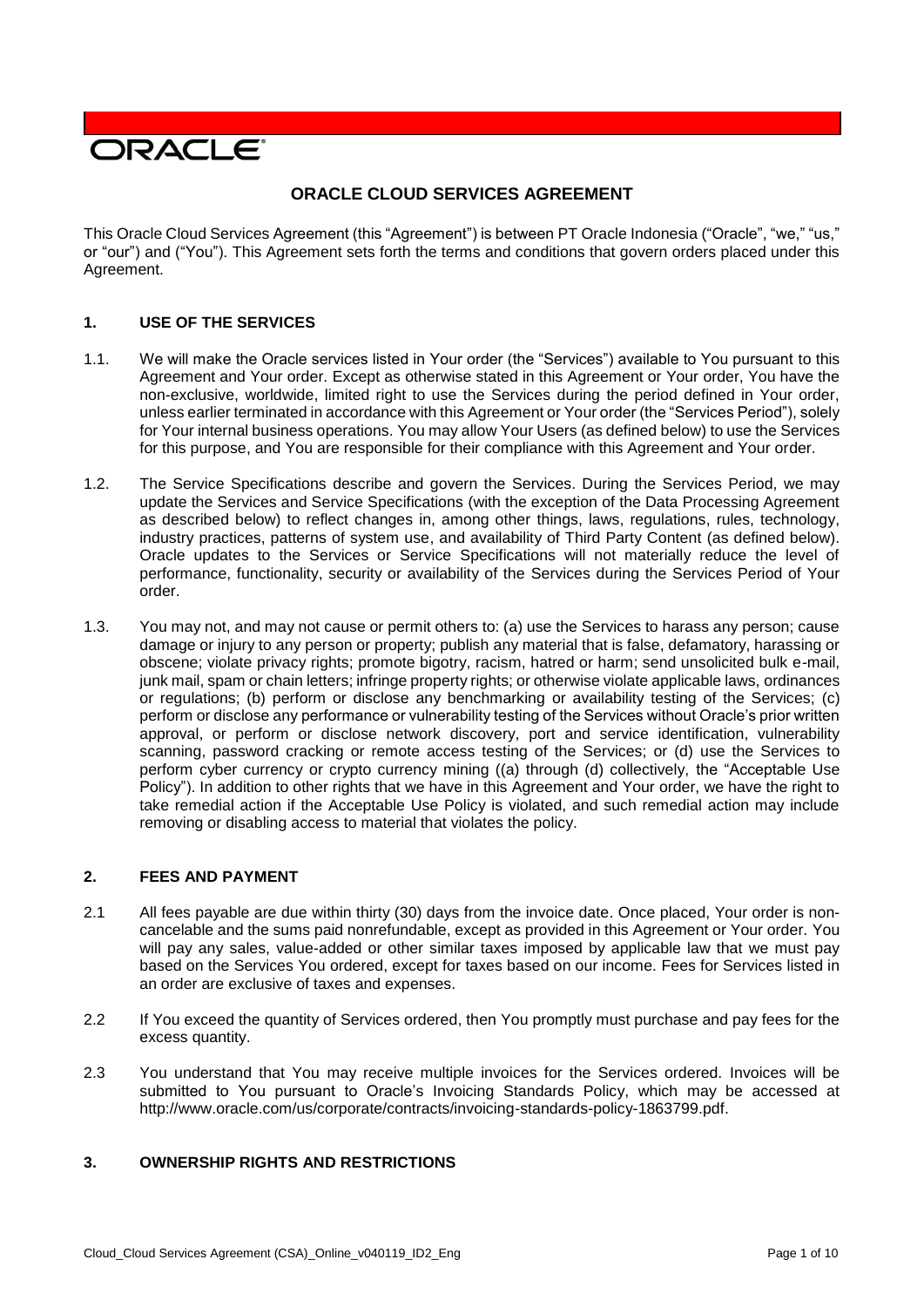- 3.1. You or Your licensors retain all ownership and intellectual property rights in and to Your Content (as defined below). We or our licensors retain all ownership and intellectual property rights in and to the Services, derivative works thereof, and anything developed or delivered by or on behalf of us under this Agreement.
- 3.2. You may have access to Third Party Content through use of the Services. Unless otherwise stated in Your order, all ownership and intellectual property rights in and to Third Party Content and the use of such content is governed by separate third party terms between You and the third party.
- 3.3. You grant us the right to host, use, process, display and transmit Your Content to provide the Services pursuant to and in accordance with this Agreement and Your order. You have sole responsibility for the accuracy, quality, integrity, legality, reliability, and appropriateness of Your Content, and for obtaining all rights related to Your Content required by Oracle to perform the Services.
- 3.4. You may not, and may not cause or permit others to: (a) modify, make derivative works of, disassemble, decompile, reverse engineer, reproduce, republish download or copy any part of the Services (including data structures or similar materials produced by programs); (b) access or use the Services to build or support, directly or indirectly, products or services competitive to Oracle; or (c) license, sell, transfer, assign, distribute, outsource, permit timesharing or service bureau use of, commercially exploit, or make available the Services to any third party except as permitted by this Agreement or Your order.

## **4. NONDISCLOSURE**

- 4.1. By virtue of this Agreement, the parties may disclose to each other information that is confidential ("Confidential Information"). Confidential Information shall be limited to the terms and pricing under this Agreement and Your order, Your Content residing in the Services, and all information clearly identified as confidential at the time of disclosure.
- 4.2. A party's Confidential Information shall not include information that: (a) is or becomes a part of the public domain through no act or omission of the other party; (b) was in the other party's lawful possession prior to the disclosure and had not been obtained by the other party either directly or indirectly from the disclosing party; (c) is lawfully disclosed to the other party by a third party without restriction on the disclosure; or (d) is independently developed by the other party.
- 4.3. Each party agrees not to disclose the other party's Confidential Information to any third party other than as set forth in the following sentence for a period of five years from the date of the disclosing party's disclosure of the Confidential Information to the receiving party; however, we will protect the confidentiality of Your Content residing in the Services for as long as such information resides in the Services. Each party may disclose Confidential Information only to those employees, agents or subcontractors who are required to protect it against unauthorized disclosure in a manner no less protective than required under this Agreement, and each party may disclose the other party's Confidential Information in any legal proceeding or to a governmental entity as required by law. We will protect the confidentiality of Your Content residing in the Services in accordance with the Oracle security practices defined as part of the Service Specifications applicable to Your order.

# **5. PROTECTION OF YOUR CONTENT**

- 5.1. In order to protect Your Content provided to Oracle as part of the provision of the Services, Oracle will comply with the applicable administrative, physical, technical and other safeguards, and other applicable aspects of system and content management. available at applicable aspects of system and content management, available at [http://www.oracle.com/us/corporate/contracts/cloud-services/index.html.](http://www.oracle.com/us/corporate/contracts/cloud-services/index.html)
- 5.2. To the extent Your Content includes Personal Data (as that term is defined in the applicable data privacy policies and the Data Processing Agreement (as that term is defined below)), Oracle will furthermore comply with the following: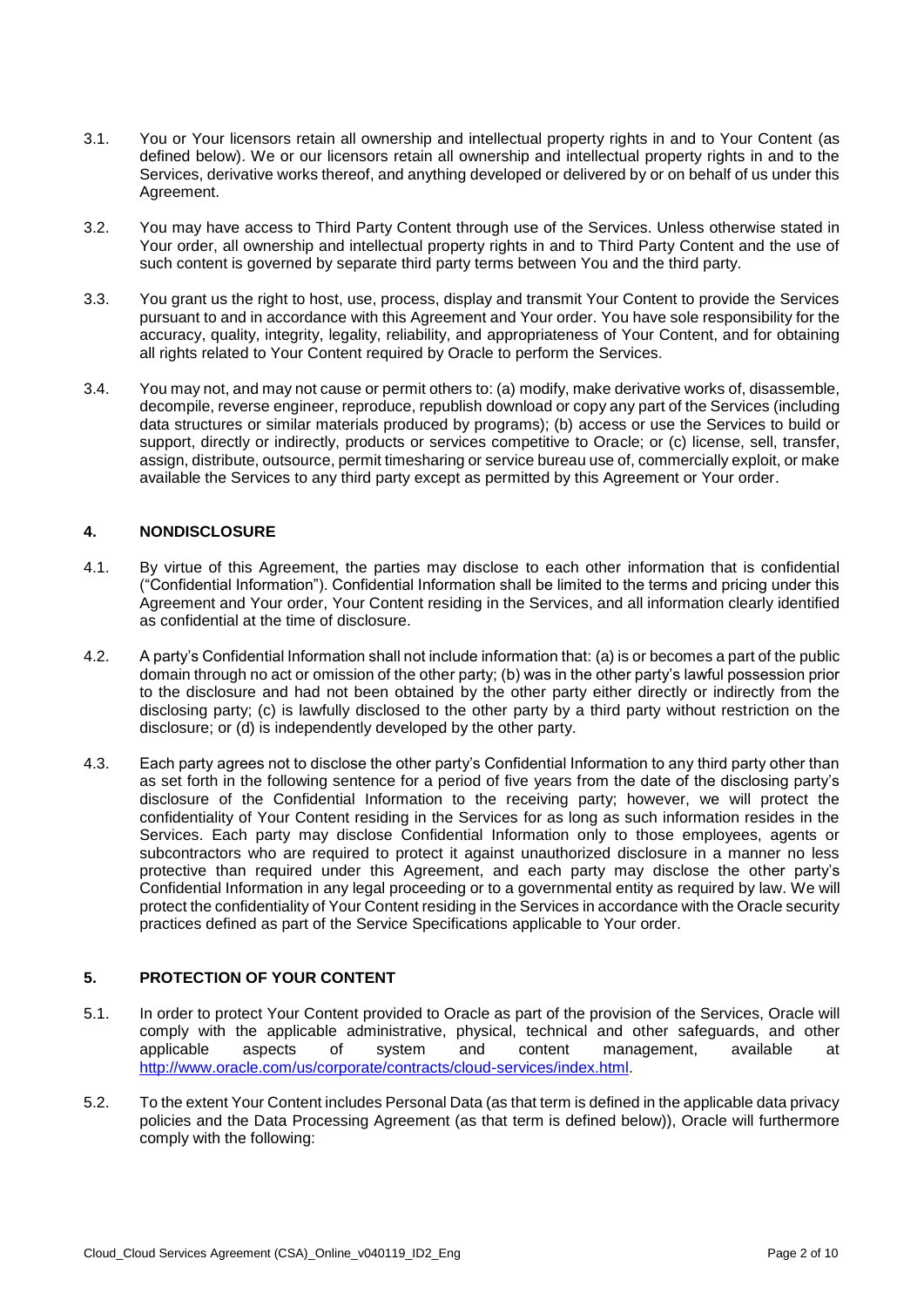- a. the relevant Oracle privacy policies applicable to the Services, available at [http://www.oracle.com/us/legal/privacy/overview/index.html;](http://www.oracle.com/us/legal/privacy/overview/index.html) and
- b. the applicable version of the Data Processing Agreement for Oracle Services (the "Data Processing Agreement"), unless stated otherwise in Your order. The version of the Data Processing Agreement applicable to Your order (a) is available at [https://www.oracle.com/corporate/contracts/cloud](https://www.oracle.com/corporate/contracts/cloud-services/contracts.html#data-processing)[services/contracts.html#data-processing](https://www.oracle.com/corporate/contracts/cloud-services/contracts.html#data-processing) and is incorporated herein by reference, and (b) will remain in force during the Services Period of Your order. In the event of any conflict between the terms of the Data Processing Agreement and the terms of the Service Specifications (including any applicable Oracle privacy policies), the terms of the Data Processing Agreement shall take precedence.
- 5.3. Without prejudice to Sections 5.1 and 5.2 above, You are responsible for (a) any required notices, consents and/or authorizations related to Your provision of, and our processing of, Your Content (including any Personal Data) as part of the Services, (b) any security vulnerabilities, and the consequences of such vulnerabilities, arising from Your Content, including any viruses, Trojan horses, worms or other harmful programming routines contained in Your Content, and (c) any use by You or Your Users of the Services in a manner that is inconsistent with the terms of this Agreement. To the extent You disclose or transmit Your Content to a third party, we are no longer responsible for the security, integrity or confidentiality of such content outside of Oracle's control.
- 5.4. Unless otherwise specified in Your order (including in the Service Specifications), Your Content may not include any sensitive or special data that imposes specific data security or data protection obligations on Oracle in addition to or different from those specified in the Service Specifications. If available for the Services, You may purchase additional services from us (e.g., Oracle Payment Card Industry Compliance Services) designed to address specific data security or data protection requirements applicable to such sensitive or special data You seek to include in Your Content.

### **6. WARRANTIES, DISCLAIMERS AND EXCLUSIVE REMEDIES**

- 6.1. Each party represents that it has validly entered into this Agreement and that it has the power and authority to do so. We warrant that during the Services Period, we will perform the Services using commercially reasonable care and skill in all material respects as described in the Service Specifications. If the Services provided to You were not performed as warranted, You must promptly provide us with a written notice that describes the deficiency in the Services (including, as applicable, the service request number notifying us of the deficiency in the Services).
- 6.2. WE DO NOT WARRANT THAT THE SERVICES WILL BE PERFORMED ERROR-FREE OR UNINTERRUPTED, THAT WE WILL CORRECT ALL SERVICES ERRORS, OR THAT THE SERVICES WILL MEET YOUR REQUIREMENTS OR EXPECTATIONS. WE ARE NOT RESPONSIBLE FOR ANY ISSUES RELATED TO THE PERFORMANCE, OPERATION OR SECURITY OF THE SERVICES THAT ARISE FROM YOUR CONTENT OR THIRD PARTY CONTENT OR SERVICES PROVIDED BY THIRD PARTIES.
- 6.3. FOR ANY BREACH OF THE SERVICES WARRANTY, YOUR EXCLUSIVE REMEDY AND OUR ENTIRE LIABILITY SHALL BE THE CORRECTION OF THE DEFICIENT SERVICES THAT CAUSED THE BREACH OF WARRANTY, OR, IF WE CANNOT SUBSTANTIALLY CORRECT THE DEFICIENCY IN A COMMERCIALLY REASONABLE MANNER, YOU MAY END THE DEFICIENT SERVICES AND WE WILL REFUND TO YOU THE FEES FOR THE TERMINATED SERVICES THAT YOU PRE-PAID TO US FOR THE PERIOD FOLLOWING THE EFFECTIVE DATE OF TERMINATION.
- 6.4. TO THE EXTENT NOT PROHIBITED BY LAW, THESE WARRANTIES ARE EXCLUSIVE AND THERE ARE NO OTHER EXPRESS OR IMPLIED WARRANTIES OR CONDITIONS INCLUDING FOR SOFTWARE, HARDWARE, SYSTEMS, NETWORKS OR ENVIRONMENTS OR FOR MERCHANTABILITY, SATISFACTORY QUALITY AND FITNESS FOR A PARTICULAR PURPOSE.

# **7. LIMITATION OF LIABILITY**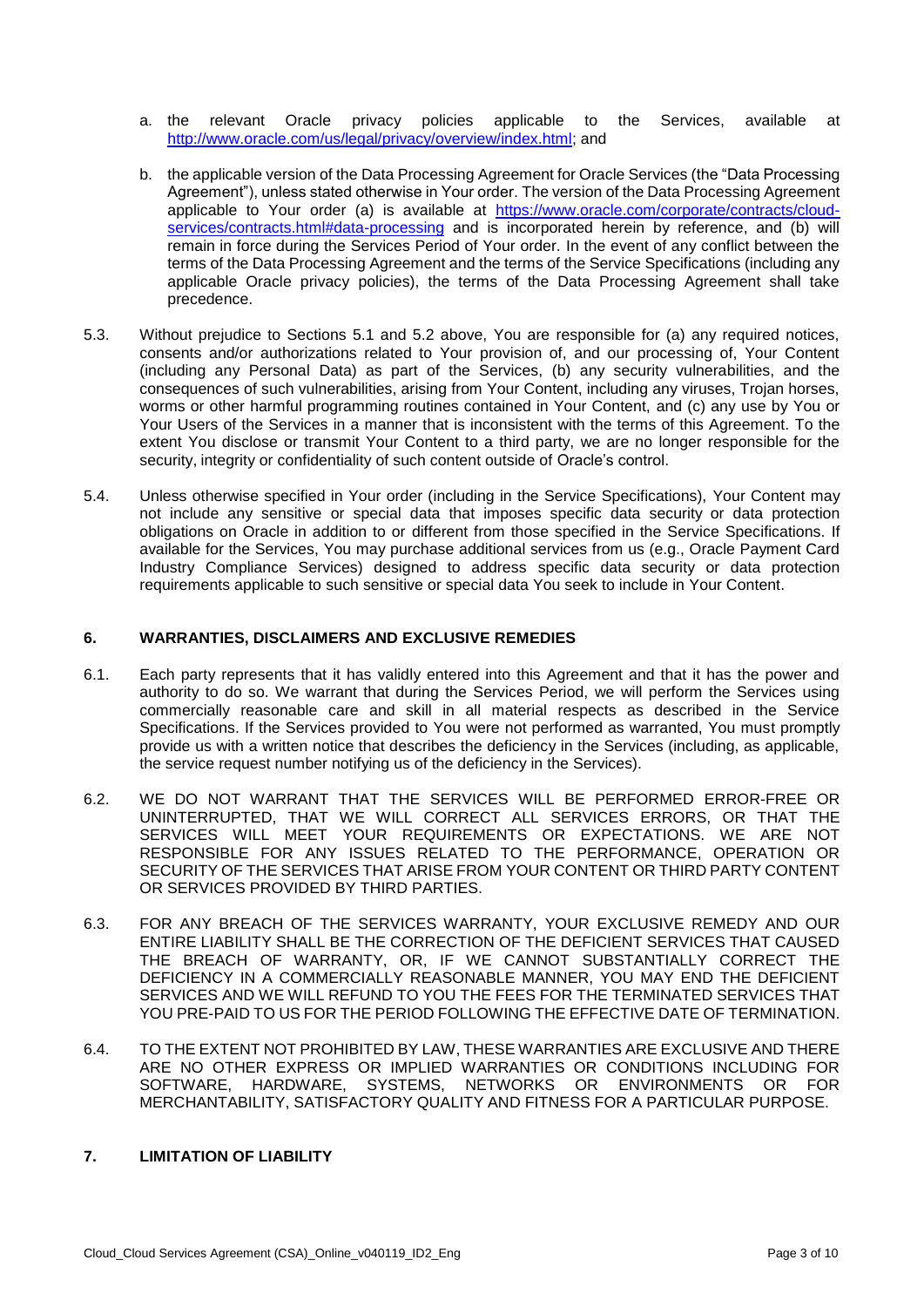- 7.1. IN NO EVENT WILL EITHER PARTY OR ITS AFFILIATES BE LIABLE FOR ANY INDIRECT, CONSEQUENTIAL, INCIDENTAL, SPECIAL, PUNITIVE, OR EXEMPLARY DAMAGES, OR ANY LOSS OF REVENUE, PROFITS (EXCLUDING FEES UNDER THIS AGREEMENT), SALES, DATA, DATA USE GOODWILL OR REPUTATION.
- 7.2. IN NO EVENT SHALL THE AGGREGATE LIABILITY OF ORACLE AND OUR AFFILIATES ARISING OUT OF OR RELATED TO THIS AGREEMENT OR YOUR ORDER, WHETHER IN CONTRACT, TORT, OR OTHERWISE, EXCEED THE TOTAL AMOUNTS ACTUALLY PAID UNDER YOUR ORDER FOR THE SERVICES GIVING RISE TO THE LIABILITY DURING THE TWELVE (12) MONTHS IMMEDIATELY PRECEDING THE EVENT GIVING RISE TO SUCH LIABILITY.

### **8. INDEMNIFICATION**

- 8.1. If a third party makes a claim against either You or Oracle ("Recipient" which may refer to You or us depending upon which party received the Material), that any information, design, specification, instruction, software, service, data, hardware, or material (collectively, "Material") furnished by either You or us ("Provider" which may refer to You or us depending on which party provided the Material) and used by the Recipient infringes the third party's intellectual property rights, the Provider, at the Provider's sole cost and expense, will defend the Recipient against the claim and indemnify the Recipient from the damages, liabilities, costs and expenses awarded by the court to the third party claiming infringement or the settlement agreed to by the Provider, if the Recipient does the following:
	- a. notifies the Provider promptly in writing, not later than 30 days after the Recipient receives notice of the claim (or sooner if required by applicable law);
	- b. gives the Provider sole control of the defense and any settlement negotiations; and
	- c. gives the Provider the information, authority and assistance the Provider needs to defend against or settle the claim.
- 8.2. If the Provider believes or it is determined that any of the Material may have violated a third party's intellectual property rights, the Provider may choose to either modify the Material to be non-infringing (while substantially preserving its utility or functionality) or obtain a license to allow for continued use, or if these alternatives are not commercially reasonable, the Provider may end the license for, and require return of, the applicable Material and refund any unused, prepaid fees the Recipient may have paid to the other party for such Material. If such return materially affects our ability to meet obligations under the relevant order, then we may, upon 30 days prior written notice, terminate the order. If such Material is third party technology and the terms of the third party license do not allow us to terminate the license, then we may, upon 30 days prior written notice, end the Services associated with such Material and refund any unused, prepaid fees for such Services.
- 8.3. The Provider will not indemnify the Recipient if the Recipient (a) alters the Material or uses it outside the scope of use identified in the Provider's user or program documentation or Service Specifications, or (b) uses a version of the Material which has been superseded, if the infringement claim could have been avoided by using an unaltered current version of the Material which was made available to the Recipient. The Provider will not indemnify the Recipient to the extent that an infringement claim is based upon any Material not furnished by the Provider. We will not indemnify You to the extent that an infringement claim is based on Third Party Content or any Material from a third party portal or other external source that is accessible or made available to You within or by the Services (e.g., a social media post from a third party blog or forum, a third party Web page accessed via a hyperlink, marketing data from third party data providers, etc.).
- 8.4. This Section 8 provides the parties' exclusive remedy for any infringement claims or damages.

#### **9. TERM AND TERMINATION**

- 9.1. This Agreement is valid for the order which this Agreement accompanies.
- 9.2. Services shall be provided for the Services Period defined in Your order.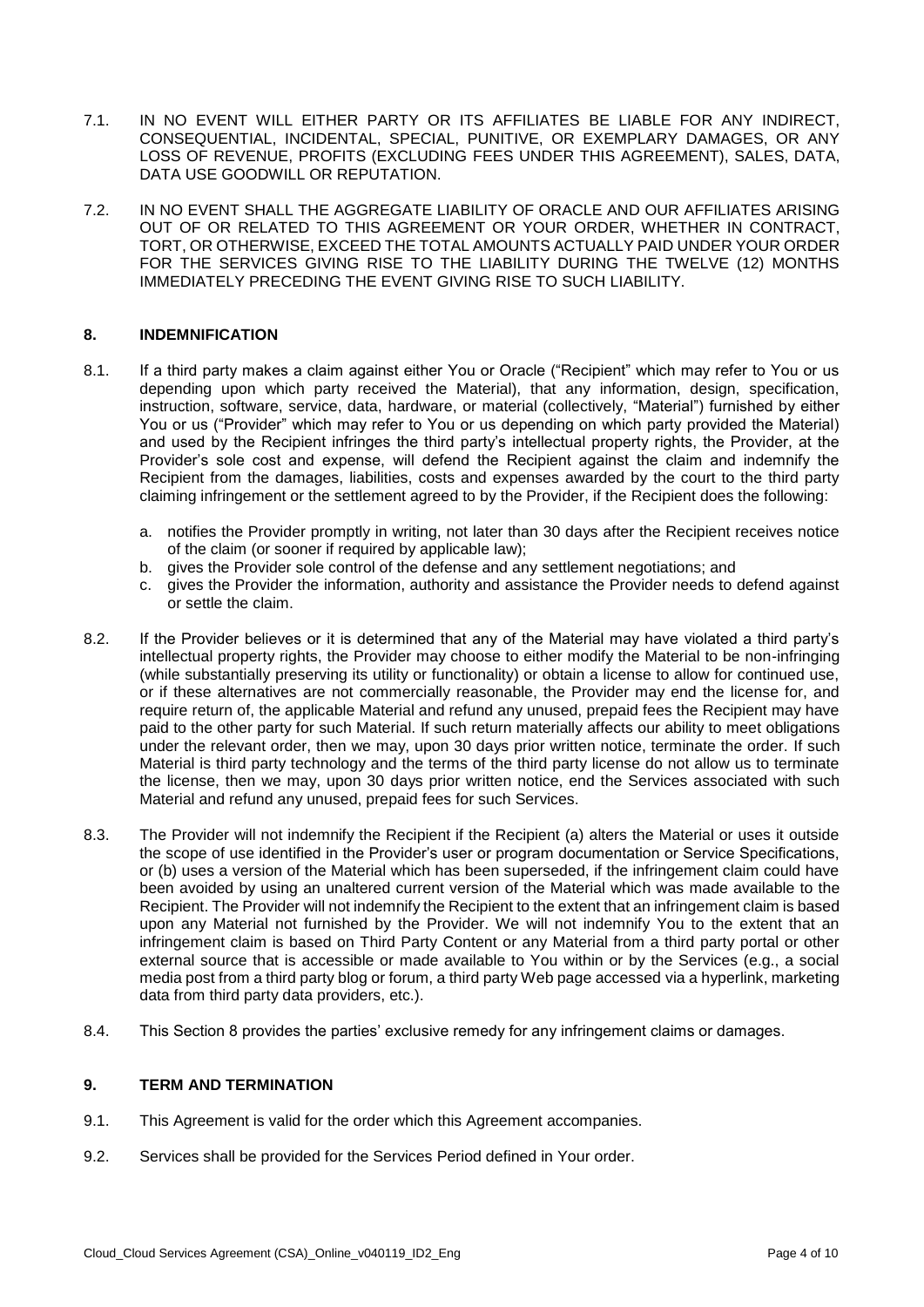- 9.3. We may suspend Your or Your Users' access to, or use of, the Services if we believe that (a) there is a significant threat to the functionality, security, integrity, or availability of the Services or any content, data, or applications in the Services; (b) You or Your Users are accessing or using the Services to commit an illegal act; or (c) there is a violation of the Acceptable Use Policy. When reasonably practicable and lawfully permitted, we will provide You with advance notice of any such suspension. We will use reasonable efforts to re-establish the Services promptly after we determine that the issue causing the suspension has been resolved. During any suspension period, we will make Your Content (as it existed on the suspension date) available to You. Any suspension under this Section shall not excuse You from Your obligation to make payments under this Agreement.
- 9.4. If either of us breaches a material term of this Agreement or any order and fails to correct the breach within 30 days of written specification of the breach, then the breaching party is in default and the nonbreaching party may terminate (a) in the case of breach of any order, the order under which the breach occurred, or (b) in the case of breach of the Agreement, the Agreement and any orders that have been placed under the Agreement. If we terminate any orders as specified in the preceding sentence, You must pay within 30 days all amounts that have accrued prior to such termination, as well as all sums remaining unpaid for the Services under such order(s) plus related taxes and expenses. Except for nonpayment of fees, the nonbreaching party may agree in its sole discretion to extend the 30 day period for so long as the breaching party continues reasonable efforts to cure the breach. You agree that if You are in default under this Agreement, You may not use those Services ordered.
- 9.5. At the end of the Services Period, we will make Your Content (as it existed at the end of the Services Period) available for retrieval by You during a retrieval period set out in the Service Specifications. At the end of such retrieval period, and except as may be required by law, we will delete or otherwise render unrecoverable any of Your Content that remains in the Services. Our data deletion practices are described in more detail in the Service Specifications.
- 9.6. Provisions that survive termination or expiration of this Agreement are those relating to limitation of liability, indemnification, payment and others which by their nature are intended to survive.

### **10. THIRD-PARTY CONTENT, SERVICES AND WEBSITES**

10.1 The Services may enable You to link to, transfer Your Content or Third Party Content to, or otherwise access, third parties' websites, platforms, content, products, services, and information ("Third Party Services"). Oracle does not control and is not responsible for Third Party Services. You are solely responsible for complying with the terms of access and use of Third Party Services, and if Oracle accesses or uses any Third Party Services on Your behalf to facilitate performance of the Services, You are solely responsible for ensuring that such access and use, including through passwords, credentials or tokens issued or otherwise made available to You, is authorized by the terms of access and use for such services.

If You transfer or cause the transfer of Your Content or Third Party Content from the Services to a Third Party Service or other location, that transfer constitutes a distribution by You and not by Oracle.

- 10.2 Any Third Party Content we make accessible is provided on an "as-is" and "as available" basis without any warranty of any kind. You acknowledge and agree that we are not responsible for, and have no obligation to control, monitor, or correct, Third Party Content. We disclaim all liabilities arising from or related to Third Party Content.
- 10.3 You acknowledge that: (i) the nature, type, quality and availability of Third Party Content may change at any time during the Services Period, and (ii) features of the Services that interoperate with Third Party Services such as Facebook™, YouTube™ and Twitter™, etc., depend on the continuing availability of such third parties' respective application programming interfaces (APIs). We may need to update, change or modify the Services under this Agreement as a result of a change in, or unavailability of, such Third Party Content, Third Party Services or APIs. If any third party ceases to make its Third Party Content or APIs available on reasonable terms for the Services, as determined by us in our sole discretion, we may cease providing access to the affected Third Party Content or Third Party Services without any liability to You. Any changes to Third Party Content, Third Party Services or APIs, including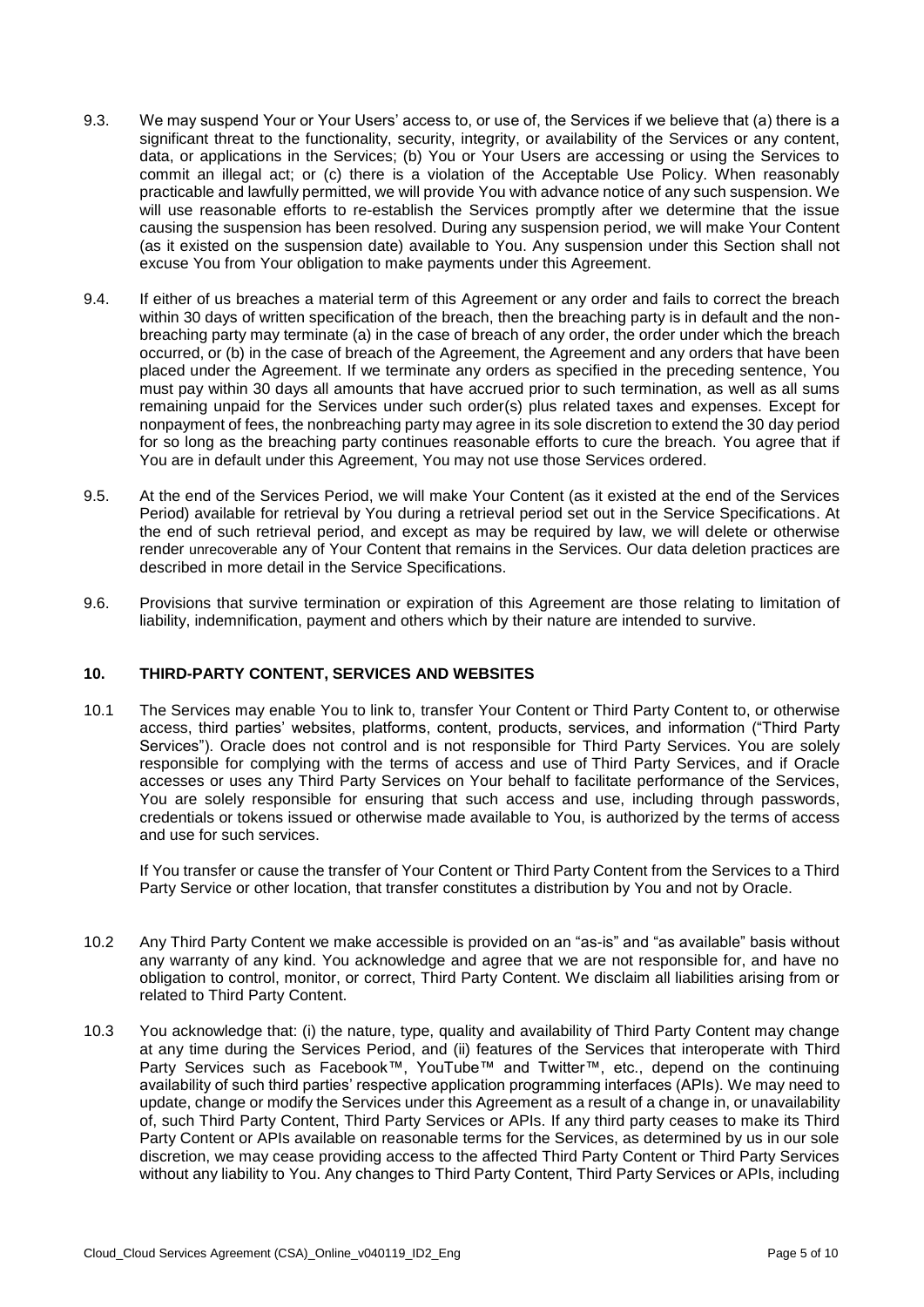their unavailability, during the Services Period does not affect Your obligations under this Agreement or the applicable order, and You will not be entitled to any refund, credit or other compensation due to any such changes.

# **11. SERVICE MONITORING, ANALYSES AND ORACLE SOFTWARE**

- 11.1. We continuously monitor the Services to facilitate Oracle's operation of the Services; to help resolve Your service requests; to detect and address threats to the functionality, security, integrity, and availability of the Services as well as any content, data, or applications in the Services; and to detect and address illegal acts or violations of the Acceptable Use Policy. Oracle monitoring tools do not collect or store any of Your Content residing in the Services, except as needed for such purposes. Oracle does not monitor, and does not address issues with, non-Oracle software provided by You or any of Your Users that is stored in, or run on or through, the Services. Information collected by Oracle monitoring tools (excluding Your Content) may also be used to assist in managing Oracle's product and service portfolio, to help Oracle address deficiencies in its product and service offerings, and for license management purposes.
- 11.2. We may (i) compile statistical and other information related to the performance, operation and use of the Services, and (ii) use data from the Services in aggregated form for security and operations management, to create statistical analyses, and for research and development purposes (clauses i and ii are collectively referred to as "Service Analyses"). We may make Service Analyses publicly available; however, Service Analyses will not incorporate Your Content, Personal Data or Confidential Information in a form that could serve to identify You or any individual. We retain all intellectual property rights in Service Analyses.
- 11.3. We may provide You with the ability to obtain certain Oracle Software (as defined below) for use with the Services. If we provide Oracle Software to You and do not specify separate terms for such software, then such Oracle Software is provided as part of the Services and You have the non-exclusive, worldwide, limited right to use such Oracle Software, subject to the terms of this Agreement and Your order (except for separately licensed elements of the Oracle Software, which separately licensed elements are governed by the applicable separate terms), solely to facilitate Your use of the Services. You may allow Your Users to use the Oracle Software for this purpose, and You are responsible for their compliance with the license terms. Your right to use any Oracle Software will terminate upon the earlier of our notice (by web posting or otherwise) or the end of the Services associated with the Oracle Software. Notwithstanding the foregoing, if Oracle Software is licensed to You under separate terms, then Your use of such software is governed by the separate terms. Your right to use any part of the Oracle Software that is licensed under the separate terms is not restricted in any way by this Agreement.

# **12. EXPORT**

- 12.1. Export laws and regulations of the United States and any other relevant local export laws and regulations apply to the Services. Such export laws govern use of the Services (including technical data) and any Services deliverables provided under this Agreement, and You and we each agree to comply with all such export laws and regulations (including "deemed export" and "deemed re-export" regulations). You agree that no data, information, software programs and/or materials resulting from the Services (or direct product thereof) will be exported, directly or indirectly, in violation of these laws, or will be used for any purpose prohibited by these laws including, without limitation, nuclear, chemical, or biological weapons proliferation, or development of missile technology.
- 12.2. You acknowledge that the Services are designed with capabilities for You and Your Users to access the Services without regard to geographic location and to transfer or otherwise move Your Content between the Services and other locations such as User workstations. You are solely responsible for the authorization and management of User accounts across geographic locations, as well as export control and geographic transfer of Your Content.

## **13. FORCE MAJEURE**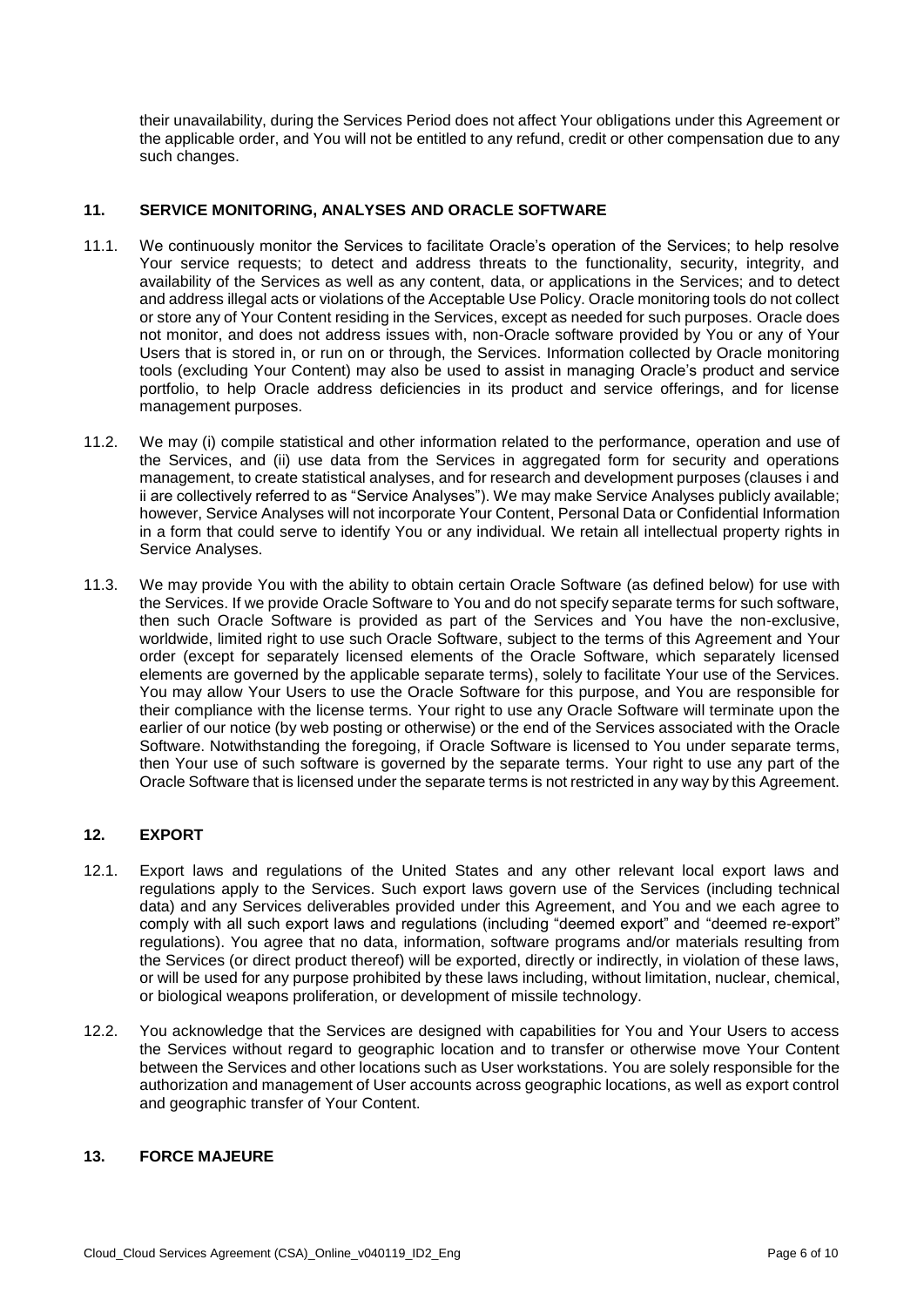Neither You nor we shall be responsible for failure or delay of performance if caused by: an act of war, hostility, or sabotage; act of God; pandemic; electrical, internet, or telecommunication outage that is not caused by the obligated party; government restrictions (including the denial or cancelation of any export, import or other license); or other event outside the reasonable control of the obligated party. Both You and we will use reasonable efforts to mitigate the effect of a force majeure event. If such event continues for more than 30 days, either of You or we may cancel unperformed Services and affected orders upon written notice. This Section does not excuse either party's obligation to take reasonable steps to follow its normal disaster recovery procedures or Your obligation to pay for the Services.

### **14. GOVERNING LAW AND JURISDICTION**

This Agreement is governed by the substantive and procedural laws of Indonesia and You and Oracle agree to submit to the exclusive jurisdiction of, and venue in, Central Jakarta District Court in any dispute arising out of or relating to this Agreement.

## **15. NOTICE**

- 15.1. Any notice required under this Agreement shall be provided to the other party in writing. If You have a legal dispute with us or if You wish to provide a notice under the Indemnification Section of this Agreement, or if You become subject to insolvency or other similar legal proceedings, You will promptly send written notice to: PT Oracle Indonesia at Sentral Senayan I, Office Tower, 9th Floor, Jalan Asia Afrika No. 8, Jakarta 10270, Indonesia, Attention: General Counsel, Legal Department.
- 15.2. We may give notices applicable to our Services customers by means of a general notice on the Oracle portal for the Services, and notices specific to You by electronic mail to Your e-mail address on record in our account information or by written communication sent by first class mail or pre-paid post to Your address on record in our account information.

#### **16. ASSIGNMENT**

You may not assign this Agreement or give or transfer the Services, or any interest in the Services, to another individual or entity.

#### **17. OTHER**

- 17.1. We are an independent contractor, and each party agrees that no partnership, joint venture, or agency relationship exists between the parties.
- 17.2. Our business partners and other third parties, including any third parties with which the Services have integrations or that are retained by You to provide consulting services, implementation services or applications that interact with the Services, are independent of Oracle and are not Oracle's agents. We are not liable for, bound by, or responsible for any problems with the Services or Your Content arising due to any acts of any such business partner or third party, unless the business partner or third party is providing Services as our subcontractor on an engagement ordered under this Agreement and, if so, then only to the same extent as we would be responsible for our resources under this Agreement.
- 17.3. If any term of this Agreement is found to be invalid or unenforceable, the remaining provisions will remain effective and such term shall be replaced with another term consistent with the purpose and intent of this Agreement.
- 17.4. Except for actions for nonpayment or breach of Oracle's proprietary rights, no action, regardless of form, arising out of or relating to this Agreement may be brought by either party more than two years after the cause of action has accrued.
- 17.5. Prior to entering into an order governed by this Agreement, You are solely responsible for determining whether the Services meet Your technical, business or regulatory requirements. Oracle will cooperate with Your efforts to determine whether use of the standard Services are consistent with those requirements. Additional fees may apply to any additional work performed by Oracle or changes to the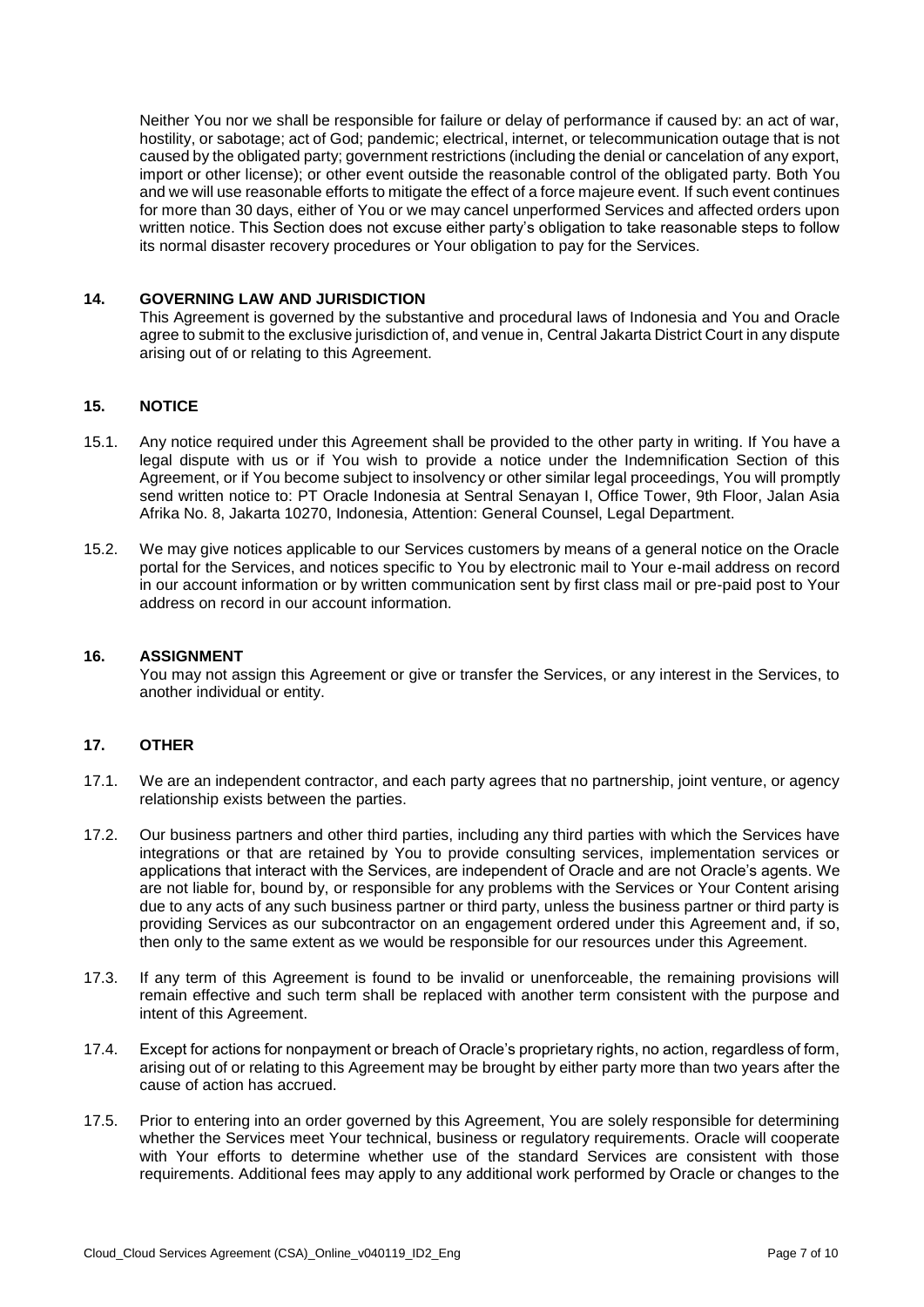Services. You remain solely responsible for Your regulatory compliance in connection with Your use of the Services.

17.6. Upon forty-five (45) days written notice and no more than once every twelve (12) months, Oracle may audit Your use of the Cloud Services to ensure Your use of the Cloud Services is in compliance with the terms of the applicable order and this Agreement. Any such audit shall not unreasonably interfere with Your normal business operations.

You agree to cooperate with Oracle's audit and to provide reasonable assistance and access to information reasonably requested by Oracle.

The performance of the audit and non-public data obtained during the audit (including findings or reports that result from the audit) shall be subject to the provisions of section 4 (Nondisclosure) of this Agreement.

If the audit identifies non-compliance, You agree to remedy (which may include, without limitation, the payment of any fees for additional Cloud Services) such non-compliance within 30 days of written notification of that non-compliance. You agree that Oracle shall not be responsible for any of Your costs incurred in cooperating with the audit.

### **18. ENTIRE AGREEMENT**

- 18.1. You agree that this Agreement and the information which is incorporated into this Agreement by written reference (including reference to information contained in a URL or referenced policy), together with the applicable order, is the complete agreement for the Services ordered by You and supersedes all prior or contemporaneous agreements or representations, written or oral, regarding such Services.
- 18.2. It is expressly agreed that the terms of this Agreement and any Oracle order shall supersede the terms in any purchase order, procurement internet portal, or other similar non-Oracle document and no terms included in any such purchase order, portal, or other non-Oracle document shall apply to the Services ordered. In the event of any inconsistencies between the terms of an order and the Agreement, the order shall take precedence; however, unless expressly stated otherwise in an order, the terms of the Data Processing Agreement shall take precedence over any inconsistent terms in an order. This Agreement and orders hereunder may not be modified and the rights and restrictions may not be altered or waived except in a writing signed or accepted online by authorized representatives of You and of Oracle; however, Oracle may update the Service Specifications, including by posting updated documents on Oracle's websites. No third party beneficiary relationships are created by this Agreement.

## **19. AGREEMENT DEFINITIONS**

- 19.1. "**Oracle Software**" means any software agent, application or tool that Oracle makes available to You for download specifically for purposes of facilitating Your access to, operation of, and/or use with, the Services.
- 19.2. "**Program Documentation**" refers to the user manuals, help windows, readme files for the Services and any Oracle Software. You may access the documentation online at<http://oracle.com/contracts> or such other address specified by Oracle.
- 19.3. "**Service Specifications**" means the following documents, as applicable to the Services under Your order: (a) the Oracle Cloud Hosting and Delivery Policies, the Program Documentation, the Oracle service descriptions, and the Data Processing Agreement described in this Agreement; (b) Oracle's privacy policies; and (c) any other Oracle documents that are referenced in or incorporated into Your order. The following do not apply to any non-Cloud Oracle service offerings acquired in Your order, such as professional services: the Oracle Cloud Hosting and Delivery Policies and Program Documentation. The following do not apply to any Oracle Software: the Oracle Cloud Hosting and Delivery Policies, Oracle service descriptions, and the Data Processing Agreement.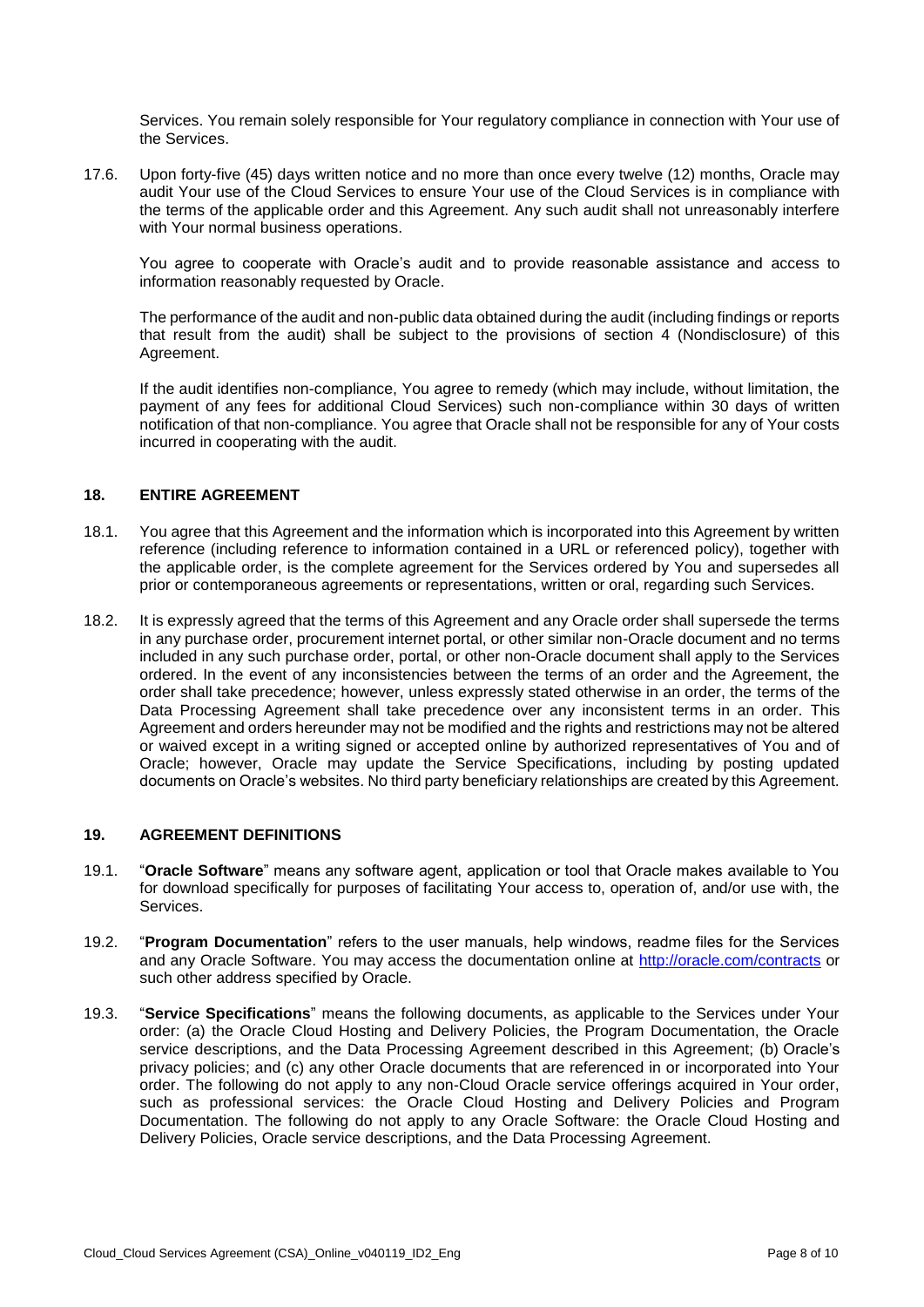- 19.4. "**Third Party Content**" means all software, data, text, images, audio, video, photographs and other content and material, in any format, that are obtained or derived from third party sources outside of Oracle that You may access through, within, or in conjunction with Your use of, the Services. Examples of Third Party Content include data feeds from social network services, rss feeds from blog posts, Oracle data marketplaces and libraries, dictionaries, and marketing data. Third Party Content includes thirdparty sourced materials accessed or obtained by Your use of the Services or any Oracle-provided tools.
- 19.5. "**Users**" means, for Services, those employees, contractors, and end users, as applicable, authorized by You or on Your behalf to use the Services in accordance with this Agreement and Your order. For Services that are specifically designed to allow Your clients, agents, customers, suppliers or other third parties to access the Services to interact with You, such third parties will be considered "Users" subject to the terms of this Agreement and Your order.
- 19.6. "**Your Content**" means all software, data (including Personal Data), text, images, audio, video, photographs, non-Oracle or third party applications, and other content and material, in any format, provided by You or any of Your Users that is stored in, or run on or through, the Services. Services under this Agreement, Oracle Software, other Oracle products and services, and Oracle intellectual property, and all derivative works thereof, do not fall within the meaning of the term "Your Content". Your Content includes any Third Party Content that is brought by You into the Services by Your use of the Services or any Oracle-provided tools.

## **20. LANGUAGE /** *BAHASA*

Each Party is fully aware that under Indonesian Law No. 24 of 2009 on the Flag, Language, State Symbol and National Anthem ("Law 24/2009"), this agreement as well as any of its amendments, addendums, exhibits, or ancillary documents in whatever names or forms ("ancillary documents") may have to be executed in Bahasa Indonesia or in bilingual format. Upon request by any Party, the parties shall prepare and execute the Indonesian language versions of the agreement and ancillary documents in the framework of Law 24/2009, which versions (i) shall only be the translations of and reference only for the agreement and ancillary documents and shall not in any way be construed as a new, additional or separate agreement and ancillary documents, and (ii) shall have the same effective date as the English version of the agreement and ancillary documents. Each of the parties hereby undertakes that: (a) it has read this agreement and understands its content in English, (b) this agreement has been entered into freely and without duress; and (c) independent legal advice has been sought by such party prior to executing this agreement. Furthermore, each party agrees it will not cite or invoke Law 24/2009 or any regulation issued thereunder or claim that the fact this agreement was and ancillary documents will be executed in the English language only to (x) defend its non-performance or breach of its obligations under this agreement and ancillary documents or (y) allege that this agreement and ancillary documents are against public policy or otherwise do not constitute its legal, valid and binding obligation, enforceable against it in accordance with its terms.

*Para Pihak menyadari secara penuh bahwa berdasarkan Undang-Undang Indonesia Nomor 24 Tahun 2009 mengenai Bendera, Bahasa dan Lambang Negara serta Lagu Kebangsaan ("Undang-Undang 24/2009"), perjanjian ini dan setiap amandemen, addendum, exhibit, atau dokumen accessoir/ikutan dalam nama dan bentuk apapun ("dokumen turutan") kemungkinan diperlukan untuk ditandatangani dalam Bahasa Indonesia atau dalam bentuk dua bahasa (bilingual). Atas permintaan Pihak manapun, para pihak akan membuat dan menandatangani versi Bahasa Indonesia dari perjanjian ini dan dokumen turutan dalam rangka memenuhi Undang-Undang 24/2009, yang mana versi Bahasa Indonesia tersebut (i) hanya merupakan terjemahan dari dan referensi atas perjanjian ini dan dokumen turutan dan dalam keadaan apapun tidak akan dianggap sebagai suatu perjanjian dan dokumen turutan yang baru, tambahan maupun terpisah, dan (ii) akan memiliki tanggal efektif yang sama dengan versi Bahasa Inggris dari perjanjian ini dan dokumen turutan. Sebagai akibatnya, dalam hal terdapat perbedaan atau inkonsistensi antara perjanjian ini dan dokumen turutan dan versi Bahasa Indonesia dari perjanjian ini dan dokumen turutan, maka perjanjian ini dan dokumen turutan yang akan berlaku dan versi Bahasa Indonesia yang bersangkutan akan dianggap secara otomatis diubah untuk menyesuaikan dan membuat agar teks Bahasa Indonesianya konsisten dengan teks Bahasa Inggrisnya. Setiap pihak dengan ini berjanji bahwa: (a) pihak tersebut telah membaca perjanjian ini dan mengerti isinya dalam Bahasa Inggris, (b) perjanjian ini telah ditandatangani secara sukarela dan tanpa paksaan; dan (c) advis hukum independen telah diterima oleh pihak tersebut sebelum menandatangani perjanjian ini. Selanjutnya, setiap pihak menyetujui untuk tidak mengutip atau menyebut Undang-Undang 24/2009 atau peraturan yang dikeluarkan berdasarkan Undang-Undang 24/2009 tersebut atau*